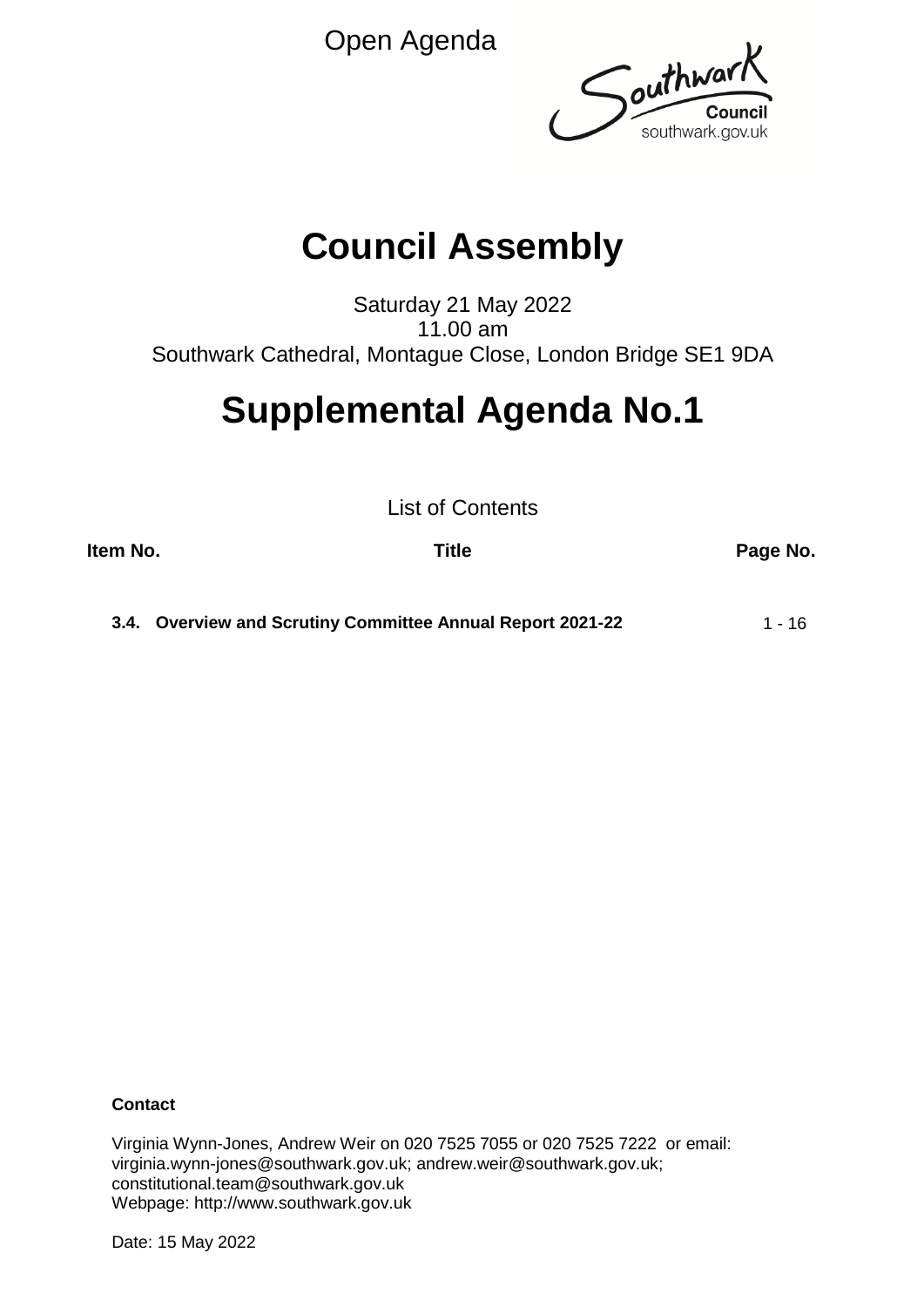| Item No.<br>3.4                | <b>Classification:</b><br>Open | Date:<br>21 May 2022                                            | <b>Meeting Name:</b><br><b>Council Assembly</b> |  |
|--------------------------------|--------------------------------|-----------------------------------------------------------------|-------------------------------------------------|--|
| <b>Report title:</b>           |                                | <b>Overview and Scrutiny Committee Annual</b><br>Report 2021-22 |                                                 |  |
| Ward(s) or groups<br>affected: |                                | All                                                             |                                                 |  |
| From:                          |                                | <b>Overview and Scrutiny Committee</b>                          |                                                 |  |

# **Foreword - Councillor Ian Wingfield, Chair of Overview and Scrutiny Committee**

In line with the Council's Constitution, I present this report to the annual meeting of Council Assembly.

It has been another busy year for the scrutiny function, looking at important issues such as regeneration, the provision of SEND, community safety, issues relating to the climate emergency, impact of Brexit and the pandemic on the health and social care workforce, domestic abuse in families, new council homes on existing estates, and the private rented sector, amongst other things. It is hoped that the recommendations arising from these scrutiny reviews are welcomed and adopted by the Cabinet.

Progress is being made, but there is still scope for much more to be achieved with the scrutiny function. In 2022/23, the council will be seeking to enlist the assistance of the Centre for Governance and Scrutiny to provide us with a health check on our scrutiny function and where improvements can be made. There will be member inductions taking place in June which will provide new members with insight into local authority scrutiny, and returning members with the opportunity to reflect on how our scrutiny has been functioning in the last few years. Further training for scrutiny members on key questioning skills will be provided later in the year.

There will also be a focus on how scrutiny can better support the cabinet in policy development / pre-decision scrutiny, along with a consideration of the 'call-in' process to see whether our current rules require review. The council will also be looking at how scrutiny can improve consultation procedures with the public.

I would like to take this opportunity to thank cabinet members, senior officers, partners, other agencies and the public for attending meeting after meeting. Your contributions to the scrutiny process have been invaluable and has enabled overview and scrutiny committee and the commissions to obtain a greater understanding of the issues we have been looking at. I would also like to express thanks to my scrutiny colleagues who have always asked interesting and searching questions of a high standard throughout the year.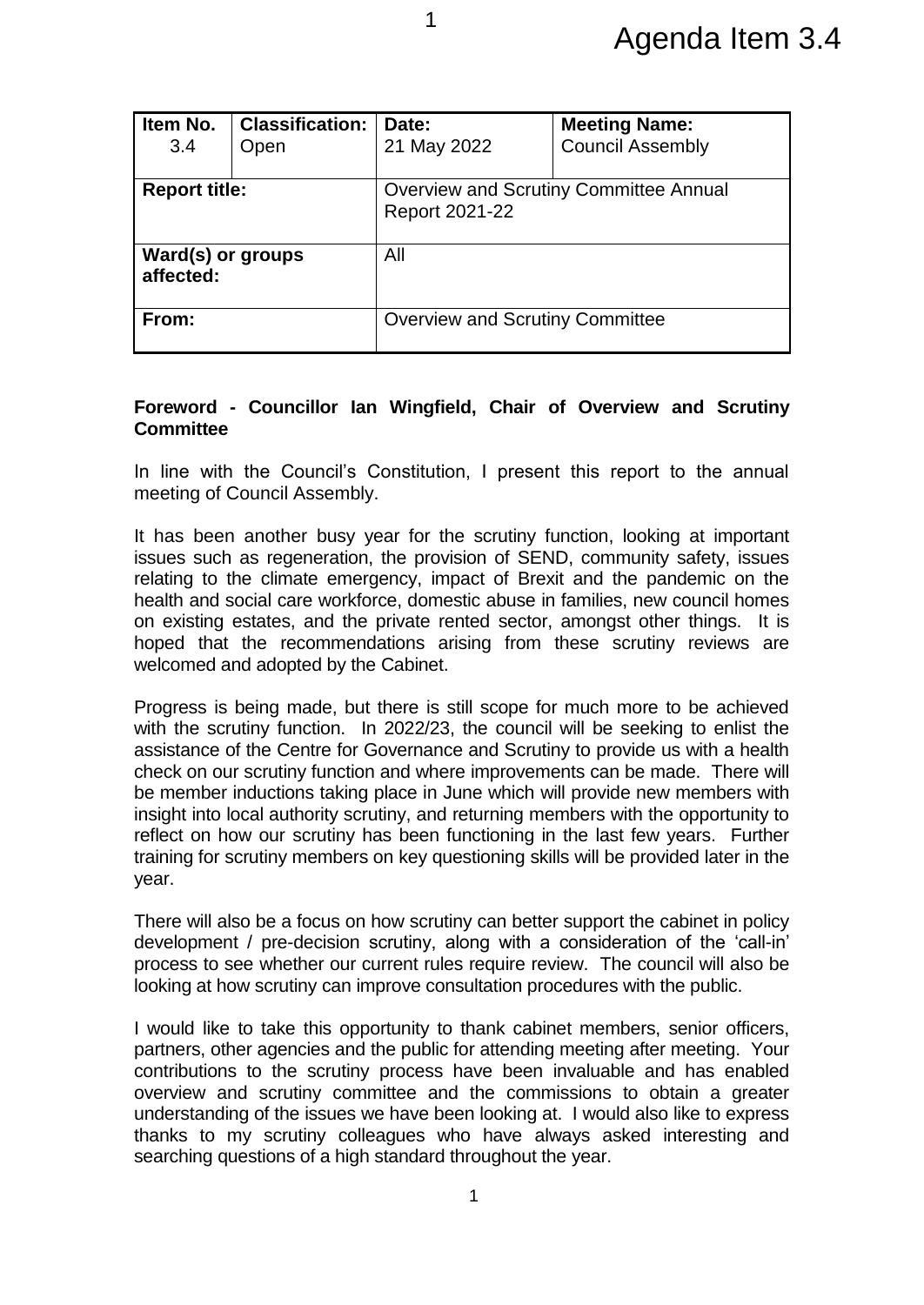# **RECOMMENDATIONS**

1. That council assembly note the scrutiny activity for the 2021/22 municipal year as detailed in paragraphs 8 – 44 of the report.

# **BACKGROUND INFORMATION**

- 2. The council's scrutiny function provides a critical challenge to delivery of public services in Southwark through power to make inquiry into matters of local concern. The scrutiny function is undertaken by the council's overview and scrutiny committee and its commissions and can take a number of forms including.
	- Reviews into individual topics
	- 'Call in' scrutiny of executive decisions taken before they are implemented
	- Call to account of officers on receipt of a petition of 500 or more signatures from the general public
	- Interviews with individual cabinet members and senior officers.
- 3. The overview and scrutiny committee and its commissions have specific functions in respect of policy development and review, health and wellbeing, scrutiny of decisions and performance of the council in relation to policy objectives. The committee and its commission may make recommendations to the cabinet and/or council assembly arising from the outcome of a scrutiny process.
- 4. The scrutiny function is significant and wide ranging detail of its specific functions and terms of reference are set out in Appendix 1 of the report.
- 5. Section 2, Article 5 of the Council Constitution requires overview and scrutiny committee to report annually to council assembly on the workings of the overall scrutiny function. The committee may make recommendations for future work programmes and amended working methods if appropriate. Section 6.1(h) of the overview and scrutiny committee procedure rules (terms of reference) requires overview and scrutiny committee to report annually to all councilors on the previous year's scrutiny activity. This report sets out the activity of the overview and scrutiny committee and its commissions for the 2021/22 year.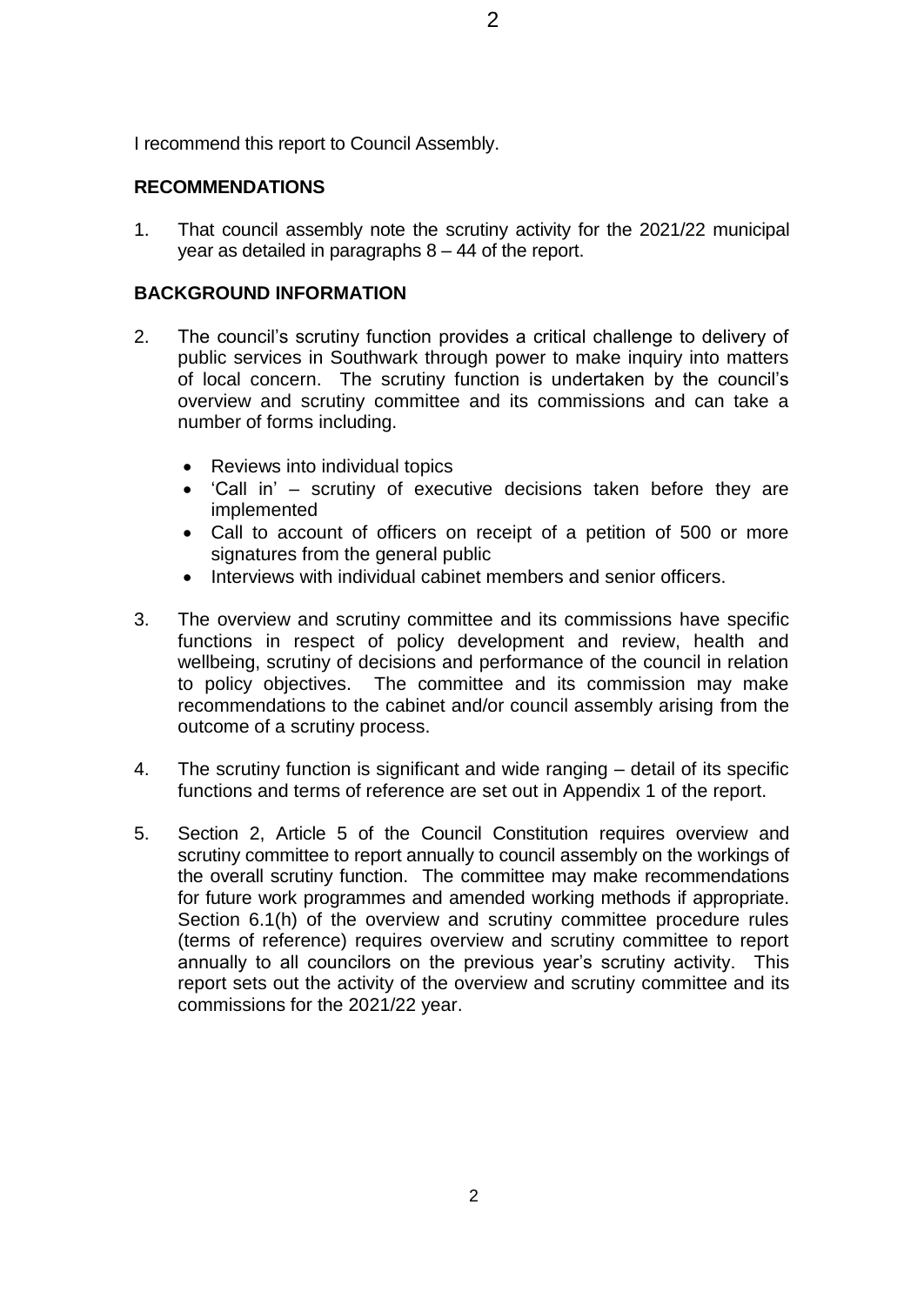# **KEY ISSUES FOR CONSIDERATION**

## **Activity of the Overview and Scrutiny Committee and its commissions**

## **Overview and Scrutiny Committee**

Membership: Councillors Ian Wingfield (Chair), Victor Chamberlain (Vice-Chair), Humaira Ali, Anood Al-Samerai (May – October) Peter Babudu, Jack Buck, Gavin Edwards, Sarah King, Margy Newens, Maria Linforth-Hall (October – May), Victoria Olisa, Leanne Werner

Co-opted Members: Martin Brecknell, Marcin Jagodzinski, Mannah Kargbo, Lynette Murphy-O'Dwyer

(Reserves: Councillors Dora Dixon-Fyle MBE, Tom Flynn, Eleanor Kerslake, Sunny Lambe, Richard Livingstone, Hamish McCallum, Adele Morris, David Noakes, Sandra Rhule, Michael Situ, Cleo Soanes)

- 6. The overview and scrutiny committee established four scrutiny commissions for the 2021/22 municipal year:
	- Education and Local Economy Scrutiny Commission
	- Environment Scrutiny Commission
	- Health and Social Care Scrutiny Commission
	- Housing and Community Engagement Scrutiny Commission
- 7. Both the Education and Local Economy Scrutiny Commission, and the Environment Scrutiny Commission were established as roving scrutiny commissions with the capacity to look into matters that came up throughout the year that were not specifically within the remit of a particular commission.

## **Activity**

- 8. The overview and scrutiny committee's main topic of focus this year was *Regeneration in the Borough of Southwark (continued from the 2020/21 year).*
- 9. In addition to the main topic of focus the committee scrutinised the Community Safety Partnership Activity and progress against the partnership plan, received briefings from the cabinet member for Transport, Parks and Sport in connection with the Re-opening of Rye Lane to buses and the various Street Space trials, received performance monitoring information in connection with the delivery of the Borough Plan, heard from Extinction Rebellion Southwark in connection with Southwark's Climate Strategy and Action Plan. The committee also received briefings on the 2020/21 annual workforce report, the Technology and Digital Service Digital Inclusion Strategy 2022 – 2025, and Expenditure of Local Funds (the various grant funding streams available for individuals, community and voluntary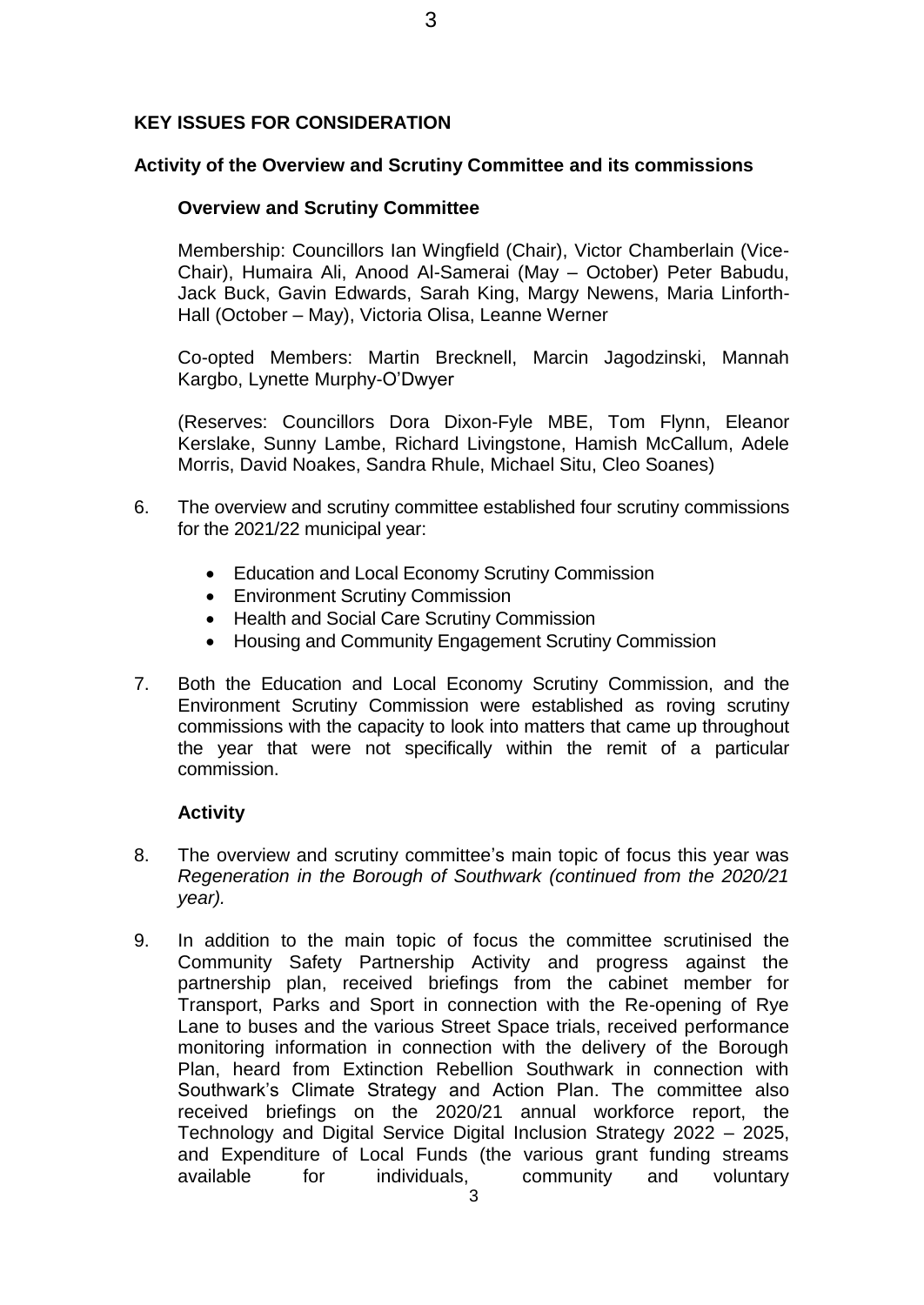groups and local businesses can bid into).

- 10. Throughout the year, the committee held interviews with or heard from Cabinet Members Councillor Kieron Williams, Leader of the Council, Councillor Evelyn Akoto, Cabinet Member for Health and Wellbeing, Councillor Stephanie Cryan, Cabinet Member for Council Homes and Homelessness, Councillor Helen Dennis, Cabinet Member for Climate Emergency and Sustainable Development, Councillor Rebecca Lury, Cabinet Member for Finance, Performance and Democracy, Councillor Catherine Rose, Cabinet Member for Transport, Parks and Sport, and Councillor Radha Burgess, Deputy Cabinet Member for Clean Air and Active Travel.
- 11. The committee also held interviews with the Southwark Borough Commanders for the Police and Fire Services.
- 12. The overview and scrutiny committee held its annual budget scrutiny meeting which involved interviews with cabinet member portfolio holders and chief officers on the proposed council budget for 2022/23.
- 13. There were no call-ins during 2021/22.
- 14. The overview and scrutiny committee met nine times its first meeting of the new municipal year held in May 2021.

[Link to agenda and minutes](http://moderngov.southwark.gov.uk/ieListMeetings.aspx?CommitteeId=308) (overview and scrutiny committee)

#### **Scrutiny Commissions**

## **Education and Local Economy Scrutiny Commission**

Membership: Councillors Peter Babudu (Chair), William Houngbo, (Vice-Chair), Radha Burgess, Karl Eastham, Eleanor Kerslake, Nick Johnson, Michael Situ

Co-opted members (Education)

Martin Brecknell, Marcin Jagodzinski, Mannah Kargbo, Lynette Murphy-O'Dwyer

(Reserves: Councillors Humaira Ali, Anood Al-Samerai, Maggie Browning, James Coldwell, Sirajul Islam, Richard Leeming, James McAsh)

- 15. The education and local economy scrutiny commission's main topic of focus for 2021/22 was S*pecial Educational Needs and Disability (SEND) Provision.*
- 16. The commission received evidence from parents, teachers and practicing coordinators of children with special educational needs and disabilities. The commission also received briefings from officers on the matter of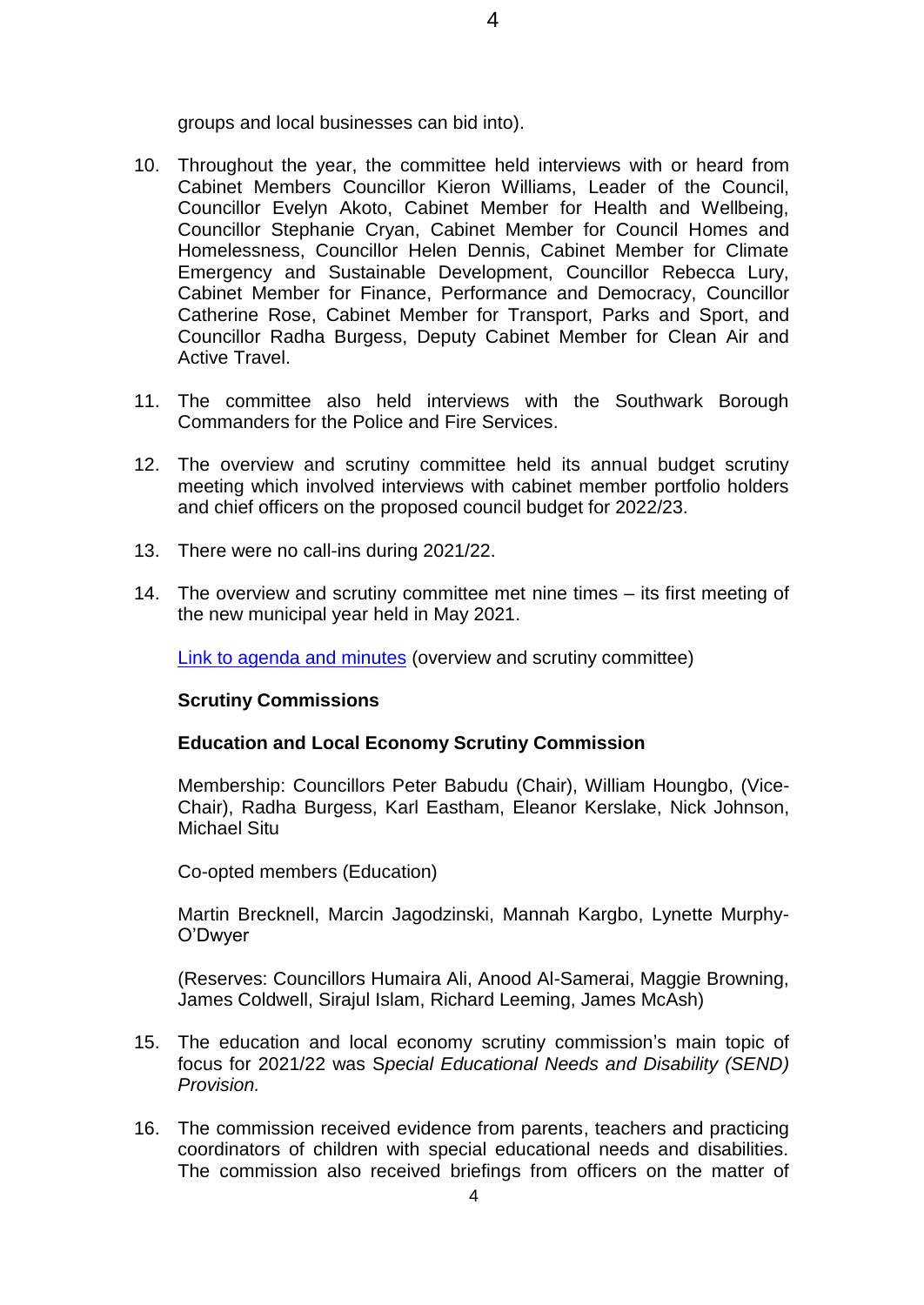SEND.

17. Following the evidence gathering sessions held throughout the course of the year, the commission formulated its recommendations for consideration by cabinet. The recommendations are available online in draft form and are available to view here [\(see item 7\).](https://moderngov.southwark.gov.uk/ieListDocuments.aspx?CId=550&MId=7012&Ver=4) The final version of the recommendations and accompanying report are due to be submitted to cabinet for consideration in June 2022.

5

- 18. In addition to the main topic of focus, the commission also reviewed matters under the theme 'Future of Work and Enterprise in Southwark', hearing form GoodPeople, Social Investment Business, the Cabinet Member for Jobs, Businesses and Town Centres, the Head of Economy, and received a briefing on the Southwark Skills Strategy and Delivery Plan.
- 19. Under the theme 'Future of Children's Education and Youth Provision in Southwark' for which the SEND scrutiny review formed part, the commission also received briefings on the Youth New Deal and Youth Services, and Pupil place numbers in primary schools.
- 20. The commission also received updates on the implementation of recommendations arising from the previous year's scrutiny reviews into *Exclusions and Alternative Provision*, and *Procurement: Accessibility and Social Value* as well as a report on *Revitalising Southwark's Town Centres & High Streets* which had formed part of the commission's scrutiny review in 2020/21 and a briefing on the *Ethnic Minority Pay Gap*.
- 21. Informed by the briefings received from cabinet members and officers, the commission made a number of recommendations on the ethnic minority pay gap, procurement, and Southwark Pioneers Fund. The draft recommendations are available to [view here \(see item 8\).](https://moderngov.southwark.gov.uk/ieListDocuments.aspx?CId=550&MId=7012&Ver=4)
- 22. The commission also held an interview with the Deputy Leader and Cabinet Member for Children, Young People and Education.
- 23. The commission met five times its first meeting held in July 2021.

[Link to agenda and minutes](https://moderngov.southwark.gov.uk/ieListMeetings.aspx?CommitteeId=550) (Education and Local Economy Scrutiny Commission)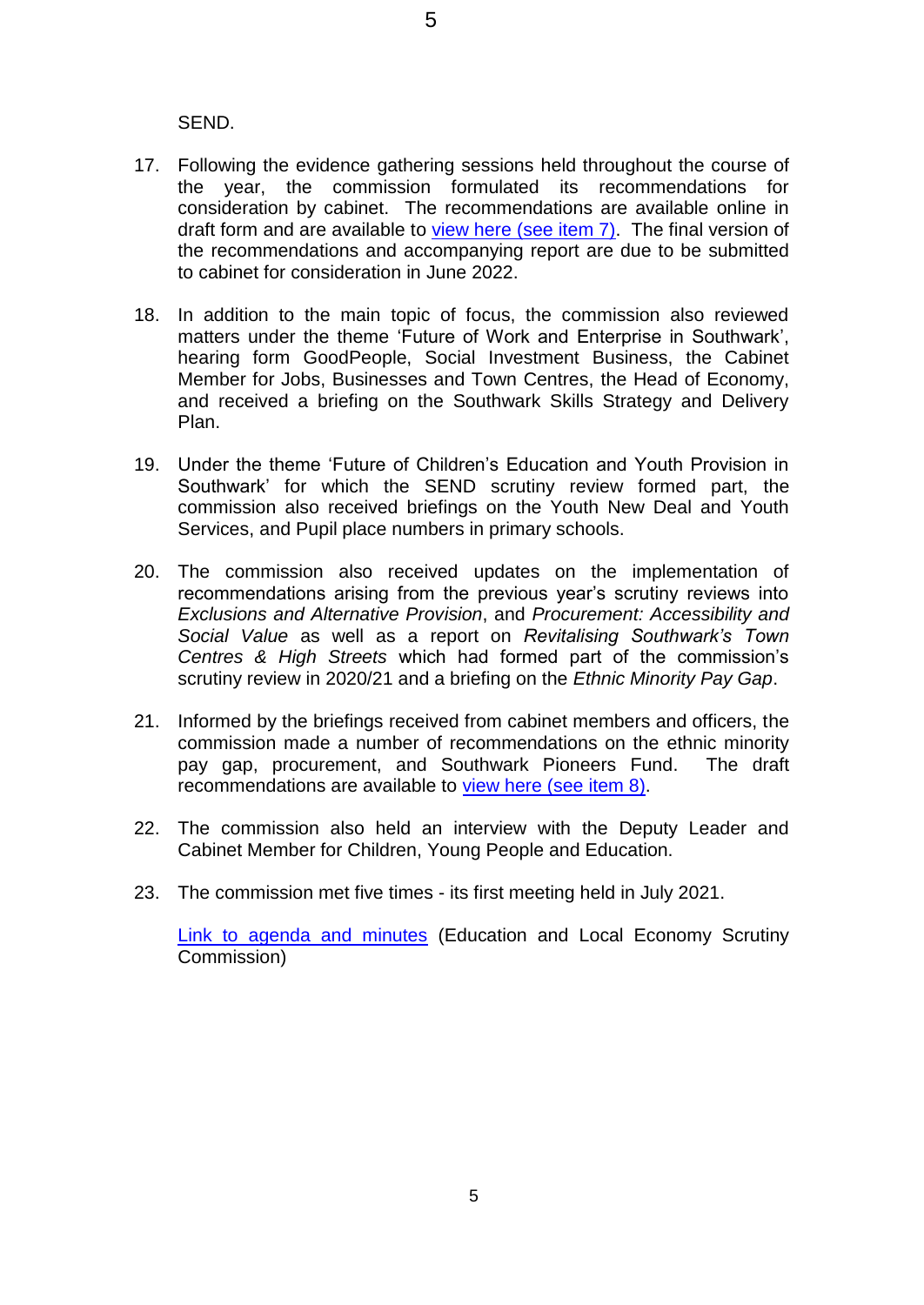# **Environment Scrutiny Commission**

Membership: Councillors Margy Newens (Chair), Adele Morris (Vice-Chair), James Coldwell, Tom Flynn, Graham Neale, Leo Pollak, Leanne **Werner** 

Co-opted members

Jon Bootland

(Reserves: Councillors Peter Babudu, Jack Buck, Richard Leeming, Victoria Mills, Damian O'Brien, Dan Whitehead)

- 24. The environment scrutiny commission's main topic of focus for 2021/22 was *Energy.*
- 25. The commission received evidence from Energy Sparks (a charity which provides an online energy analysis tool and an energy education programme), SE24 (a community energy initiative), council officers (on food waste collections from households, and district heating networks). The commission also facilitated a roundtable discussion with various stakeholders, landlords and developers to discuss sustainable development, retrofitting existing homes and renewable energy generation. In addition the commission received briefings from representatives of South East London Combined Heat and Power (SELCHP) and officers on the current provision of heat to Southwark, the potential to expand heat networks, and the management of air quality; Retrofit Action for Tomorrow (RAFT) on their retrofitting work; and IRT Surveys on their work with social housing providers on making homes more eco-friendly.
- 26. Following the evidence gathering sessions, the commission formulated its report and made a number of recommendations. A copy of the commission's draft report is available to [view here \(see item 7\).](https://moderngov.southwark.gov.uk/ieListDocuments.aspx?CId=517&MId=7036&Ver=4)
- 27. Throughout the 2021/22 year the commission also received briefings on the Climate Change Strategy, Implementation of a local Urban Greening Factor and, progress relating to recommendations from the Air Quality scrutiny review.
- 28. The commission met five times its first meeting held in July 2021.

[Link to agenda and minutes](http://moderngov.southwark.gov.uk/ieListMeetings.aspx?CommitteeId=517) (Environment Scrutiny Commission)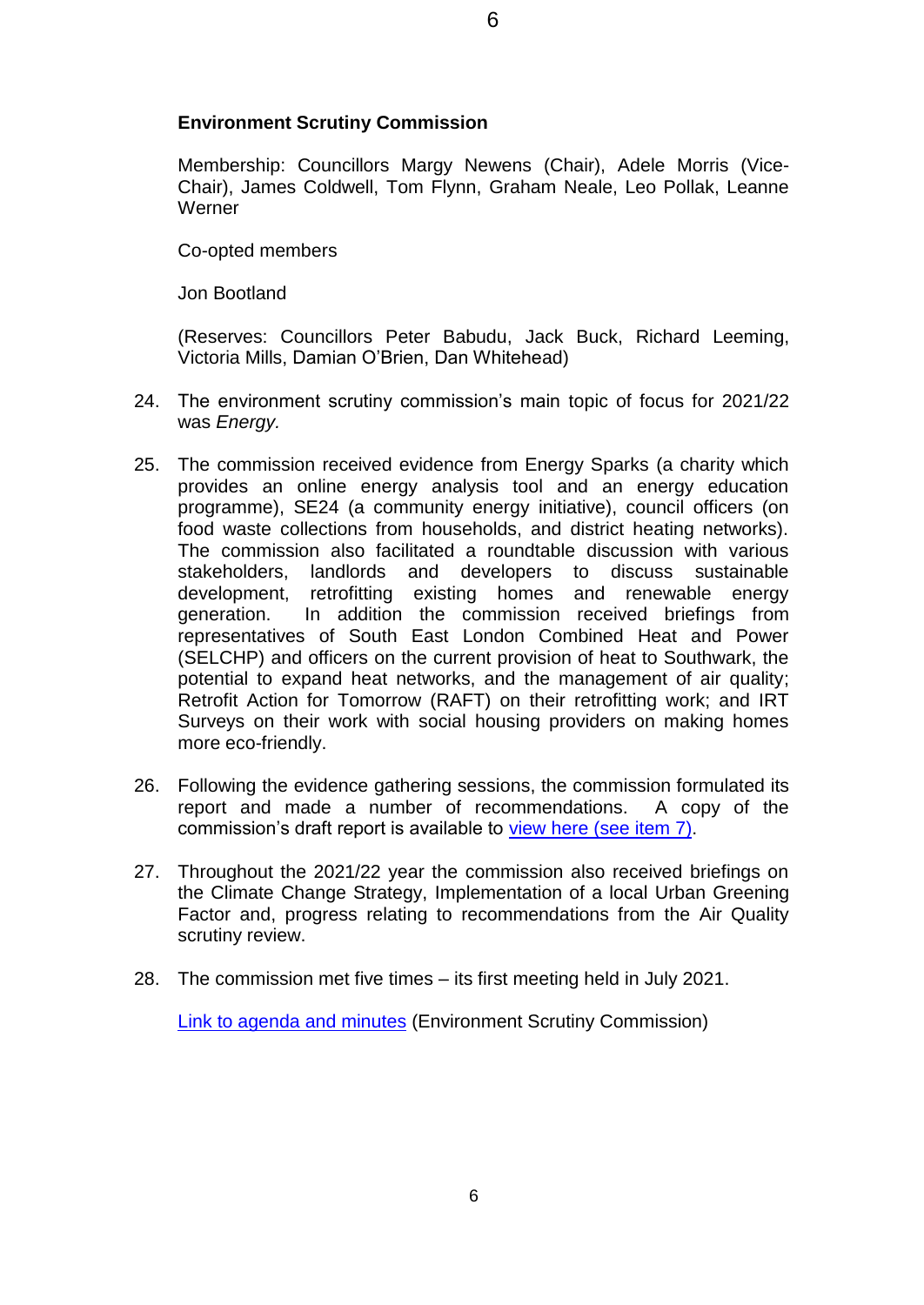## **Health and Social Care Scrutiny Commission**

Membership: Councillors Victoria Olisa (Chair), David Noakes (Vice-Chair), Dora Dixon-Fyle, Maria Linforth-Hall, Sandra Rhule, Charlie Smith, Bill Williams

(Reserves: Councillors Sunil Chopra, Nick Dolezal, Renata Hamvas, Eliza Mann, Jane Salmon, Martin Seaton, Kath Whittam)

- 29. The health and social care scrutiny commission's main topics of focus for 2021/22 was *Health and Social Care Workforce (Impact of Brexit and the pandemic), and Domestic Abuse in Families*.
- 30. In respect of Health and Social Care Workforce, the commission heard from the Director of Commissioning and representatives of Guy's and St Thomas, and King's Foundation Trusts, and the CCG on the impact of Brexit and the pandemic, including proposed mandatory vaccination, on the health and social care workforce. The commission concluded that the evidence received so far indicated that Brexit was not a significant issue at the moment, and the government withdrew the proposed mandatory vaccinations for COVID 19 during the course of the review, but suggested that the review be carried over into the following year to examine further evidence from the unions and human resources on the impact of the pandemic on wellbeing and retention.
- 31. The commission undertook a scrutiny review of Domestic Abuse in Families, hearing from community safety officers, children's services (Family / Early Help), YUVA Project, Probation Services, the Police (public protection), Solace, Bede House (StarFish Domestic Abuse Project), Su Mano Amiga, and the cabinet member leads for community safety and domestic abuse. Following the evidence gathering sessions, the commission formulated its report and made a number of recommendations. A copy of the commission's draft report is available to [view here \(see item 10\).](https://moderngov.southwark.gov.uk/ieListDocuments.aspx?CId=519&MId=7026&Ver=4)
- 32. Throughout 2021/22 the health and social care scrutiny commission reviewed a number of different issues. The commission received briefings from Guy's, and King's College Hospital NHS Foundation Trust representatives on their Trust recovery plans, in the context of the Covid 19 pandemic. Received a briefing from the Metropolitan Police Service on the arrangements for safeguarding children and adults in Southwark, and held an interview with the Chair of the Safeguarding Board. The commission also received a presentation updating on the development of the South East London Integrated Care System (SEL ICS). Received a presentation from the CCG in respect of GP Appointments. The commission also received presentations on Long Covid, and an update on CAMHS race equality work, following up on a on review on inequalities in mental health provision for young people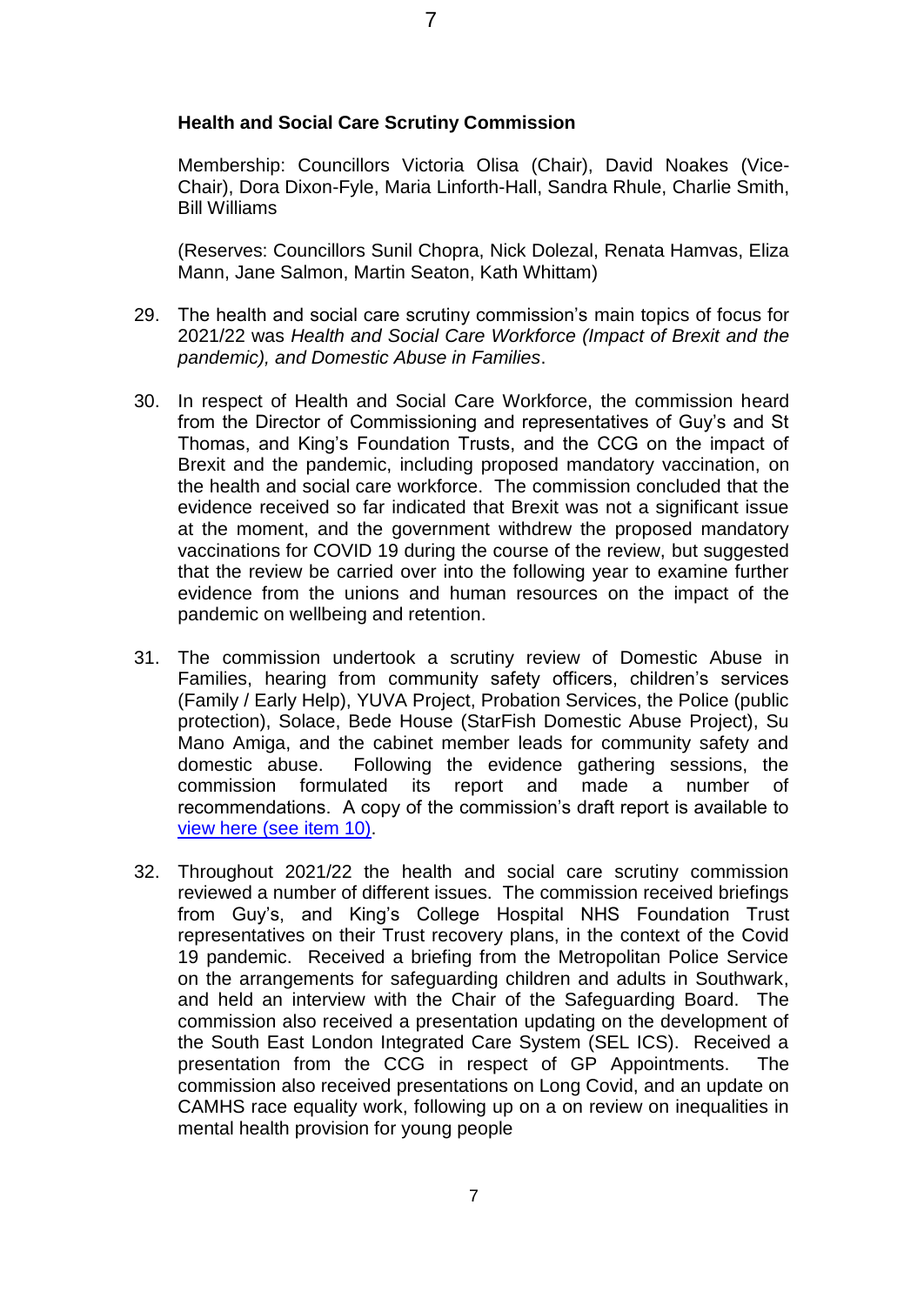- 33. The commission also held interviews with the cabinet member for health and wellbeing, and the cabinet member for children, young people and education.
- 34. The commission met five times its first meeting held in July 2021.

[Link to agenda and minutes](http://moderngov.southwark.gov.uk/ieListMeetings.aspx?CommitteeId=519) (Health and Social Care Scrutiny Commission)

# **Housing and Community Engagement Scrutiny Commission**

Membership: Councillors Gavin Edwards (Chair), Damien O'Brien (Vice-Chair), Renata , Jon Hartley, Sunny Lambe, Richard Livingstone, Jane Salmon

Co-opted members

Bassey Bassey – Southwark TMO Committee Cris Claridge – Tenants Forum Ina Negoita – Homeowners Forum

(Reserves: Councillors Victor Chamberlain, Nick Dolezal, Karl Eastham, Hamish McCallum, Victoria Olisa, Andy Simmons, Bill Williams)

- 35. The housing and community engagement scrutiny commission's main topic of focus for 2021/22 were *New Council Homes on Existing Estates Estates*, and *Private Rented Sector.*
- 36. New Council Homes on Existing Estates The commission received evidence relating to two case studies, Brenchley Gardens SE15, and Kingston Estate, SE17, hearing from officers, residents and the Cabinet Member for Council Homes and Homelessness.
- 37. Following the evidence gathering sessions, the commission formulated its recommendations. A copy of the commission's draft recommendations are available to [view here \(see item 6\).](https://moderngov.southwark.gov.uk/ieListDocuments.aspx?CId=551&MId=7031&Ver=4)
- 38. Private Rented Sector The commission interviewed the cabinet member for a Safer, Cleaner Borough in connection with private rented housing and also received a briefing from council officers on driving up standards for the private rented sector.
- 39. Following the evidence gathering session, the commission formulated its recommendations. A copy of the commission's draft recommendations are available to [view here \(see item 7\).](https://moderngov.southwark.gov.uk/ieListDocuments.aspx?CId=551&MId=7031&Ver=4)
- 40. Throughout the year, the commission also received a number of one off reports/briefings on Progress on Building New Council Homes, Council Plan on Building Zero Carbon Houses, Policy and Practice on mutual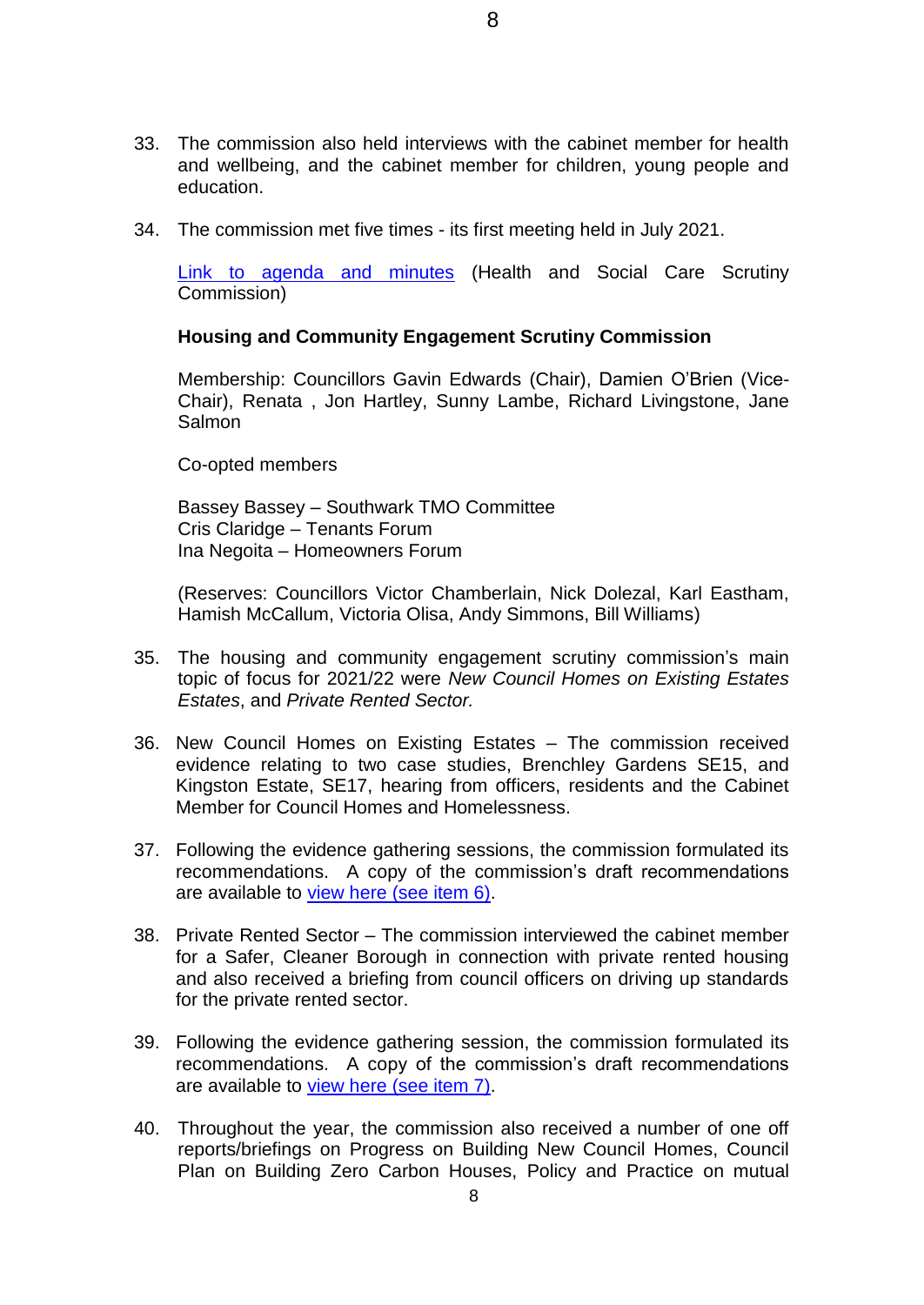exchange housing options, Impact of Fire Safety Act and the Building Safety Bill upon the HRA and leaseholders, Noise and Nuisance in Southwark, Southwark Repairs Service Performance, .

41. The commission met six times - its first meeting held in July 2021.

[Link to agenda and minutes](https://moderngov.southwark.gov.uk/ieListMeetings.aspx?CommitteeId=551) (Housing and Community Engagement Scrutiny Commission)

# **Joint Health Overview and Scrutiny Committees (JHOSC)**

42. There is provision in the constitution for the council to form a joint health overview and scrutiny committee (JHOSC) with other local authorities to consider a consultation on a proposal for substantial development of or variation to the health service affecting each council's area. Detailed below are the current JHOSCs that relate to Southwark.

# **Our Healthier South East London Joint Health Overview and Scrutiny Committee (JHOSC)**

- 43. Southwark is part of the 'Our Healthier South East London Joint Health Overview and Scrutiny Committee', which consists of councillor representatives from Bexley, Bromley, Lambeth, Lewisham, Royal Borough of Greenwich and Southwark. The JHOSC role is to scrutinise health services across South East London, in particular the proposals and consultation processes of the NHS Our Healthier South East London programme to ensure that improved, safe and sustainable health services are delivered across the region.
- 44. The JHOSC is currently administered by Bromley Council. The JHOSC, only met once in 2021/22, an informal virtual meeting held in June 2021.

[Link to agenda and minutes](https://cds.bromley.gov.uk/ieListMeetings.aspx?CId=714&Year=0) (Our Healthier South East London JHOSC)

## **Scrutiny activity for 2022/23**

45. The overview and scrutiny committee did not give an indication of the areas the committee and its commissions should focus on in 2022/23 municipal year. It will be for the overview and scrutiny committee to agree the 2022/23 work programmes for the committee and commissions.

## **Resource implications**

## **Support to the scrutiny function**

46. The scrutiny function is supported by the scrutiny team, which sits within the Finance and Governance Department under the direct responsibility of the Director of Law and Governance. The team currently consists of the head of scrutiny, and two full time scrutiny officers.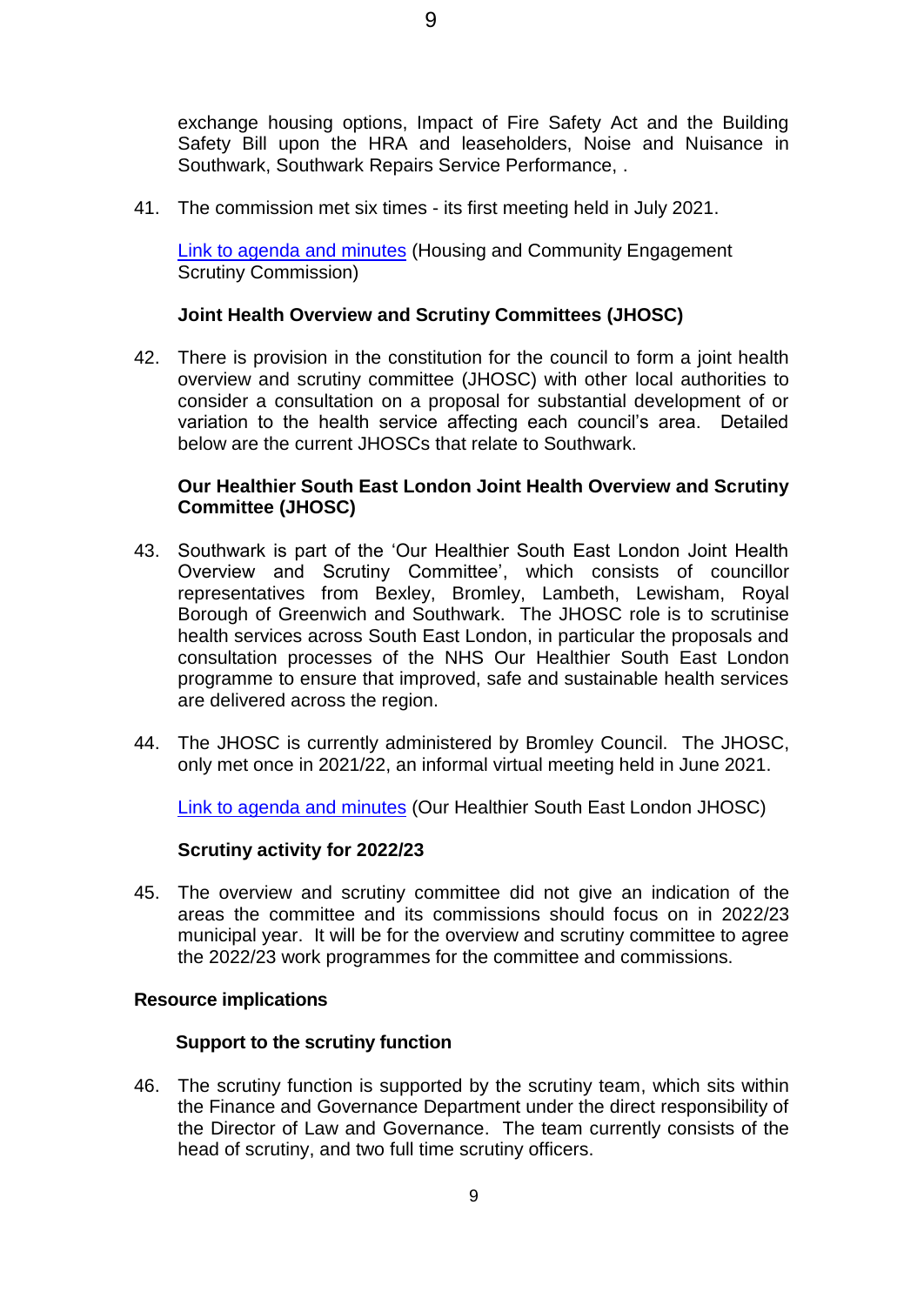47. Additional resources to further support the scrutiny function are under consideration.

# **BACKGROUND DOCUMENTS**

| <b>Background Papers</b>                                                                              | <b>Held At</b>                      | <b>Contact</b>                          |  |  |  |  |
|-------------------------------------------------------------------------------------------------------|-------------------------------------|-----------------------------------------|--|--|--|--|
| <b>Overview and Scrutiny Committee</b><br><b>Agenda and Minutes</b>                                   | <b>Southwark Council</b><br>Website | <b>Everton Roberts</b><br>020 7525 7221 |  |  |  |  |
| http://moderngov.southwark.gov.uk/ieListMeetings.aspx?CommitteeId=308                                 |                                     |                                         |  |  |  |  |
| <b>Education and Local Economy</b><br>Scrutiny Commission Agenda and<br><b>Minutes</b>                | <b>Southwark Council</b><br>Website | Amit Alva<br>020 7525 0496              |  |  |  |  |
| https://moderngov.southwark.gov.uk/ieListMeetings.aspx?CommitteeId=550                                |                                     |                                         |  |  |  |  |
| <b>Environment scrutiny Commission Southwark Council</b><br><b>Agenda and Minutes</b>                 | Website                             | <b>Julie Timbrell</b><br>020 7525 0514  |  |  |  |  |
| http://moderngov.southwark.gov.uk/ieListMeetings.aspx?CommitteeId=517                                 |                                     |                                         |  |  |  |  |
| <b>Health and Social Care Scrutiny</b><br><b>Commission Agenda and Minutes</b>                        | <b>Southwark Council</b><br>Website | <b>Julie Timbrell</b><br>020 7525 0514  |  |  |  |  |
| http://moderngov.southwark.gov.uk/ieListMeetings.aspx?CommitteeId=519                                 |                                     |                                         |  |  |  |  |
| <b>Housing and Community</b><br>Engagement Scrutiny Commission   Website<br><b>Agenda and Minutes</b> | <b>Southwark Council</b>            | Amit Alva<br>020 7525 0496              |  |  |  |  |
| https://moderngov.southwark.gov.uk/ieListMeetings.aspx?CommitteeId=551                                |                                     |                                         |  |  |  |  |

# **APPENDICES**

| No.        | <b>Title</b>                                                                         |
|------------|--------------------------------------------------------------------------------------|
| Appendix 1 | Scrutiny Functions and Terms of Reference (Extract from the<br>council constitution) |

10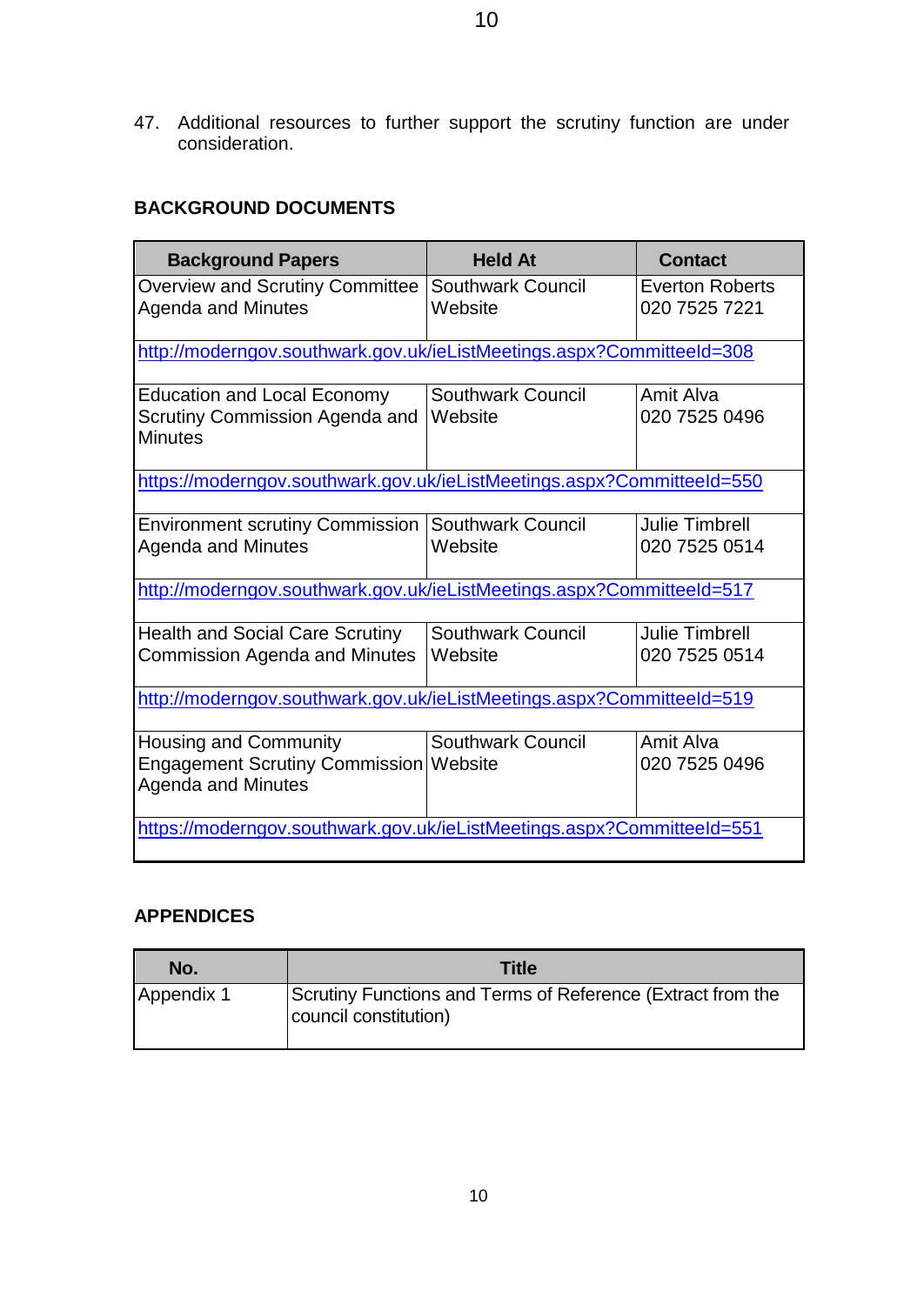# **AUDIT TRAIL**

| <b>Lead Member</b>                                           | Cllr Ian Wingfield, Chair of Overview and Scrutiny     |           |                                          |  |  |  |
|--------------------------------------------------------------|--------------------------------------------------------|-----------|------------------------------------------|--|--|--|
|                                                              | Committee                                              |           |                                          |  |  |  |
| <b>Lead Officer</b>                                          | Doreen Forrester-Brown, Director of Law and Governance |           |                                          |  |  |  |
| <b>Report Author</b>                                         | Everton Roberts, Head of Scrutiny                      |           |                                          |  |  |  |
| <b>Version</b>                                               | Final                                                  |           |                                          |  |  |  |
| <b>Dated</b>                                                 | 13 May 2022                                            |           |                                          |  |  |  |
| <b>Key Decision?</b>                                         | <b>No</b>                                              |           |                                          |  |  |  |
| <b>CONSULTATION WITH OTHER OFFICERS / DIRECTORATES /</b>     |                                                        |           |                                          |  |  |  |
| <b>CABINET MEMBER</b>                                        |                                                        |           |                                          |  |  |  |
| <b>Officer Title</b>                                         |                                                        |           | <b>Comments Sought Comments Included</b> |  |  |  |
| Director of Law and Governance                               |                                                        | No.       | No                                       |  |  |  |
| Strategic Director of                                        |                                                        | <b>No</b> | <b>No</b>                                |  |  |  |
| <b>Finance and Governance</b>                                |                                                        |           |                                          |  |  |  |
| <b>Cabinet Member</b>                                        |                                                        | <b>No</b> | <b>No</b>                                |  |  |  |
| Date final report sent to Constitutional Team<br>13 May 2022 |                                                        |           |                                          |  |  |  |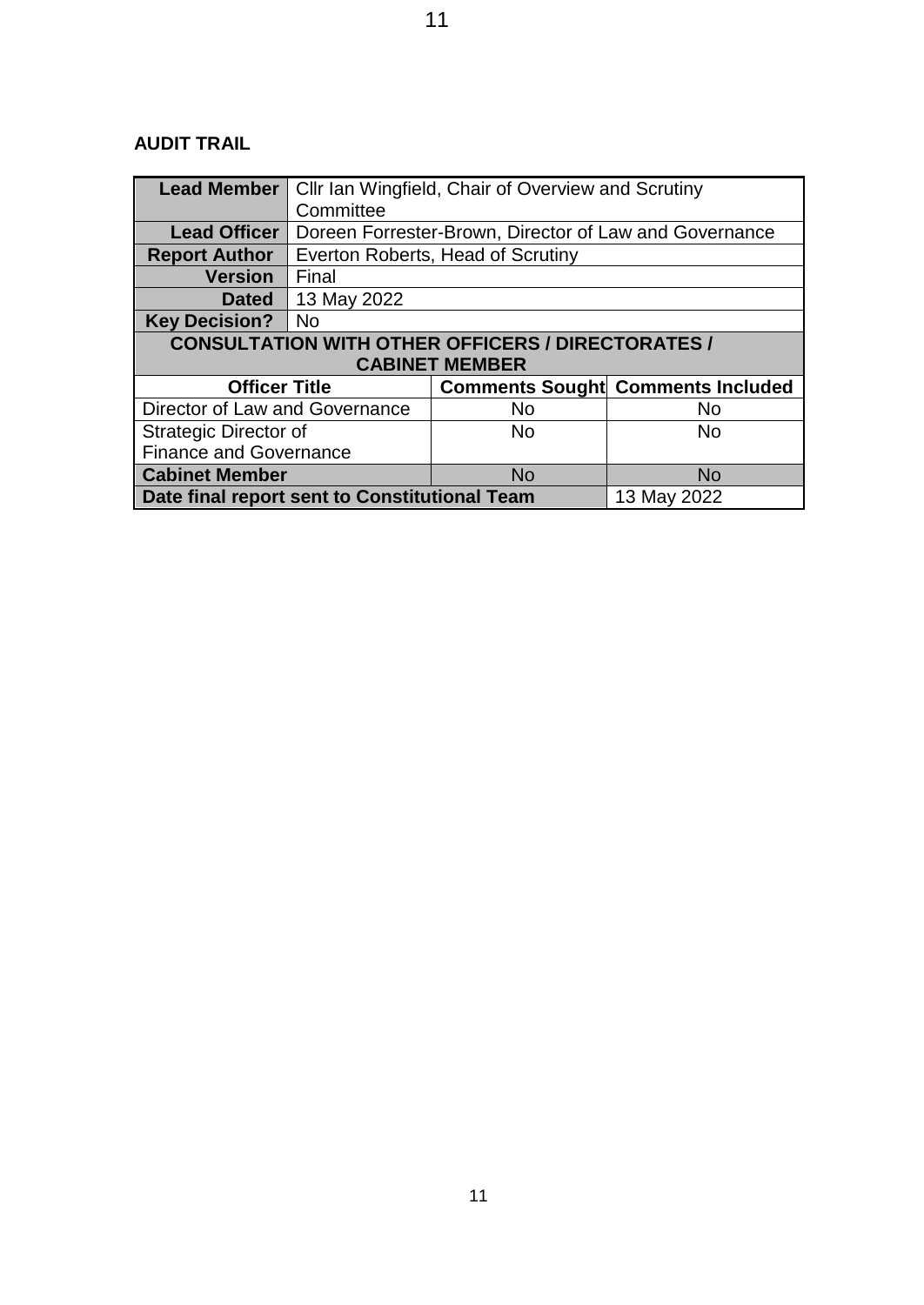# **APPENDIX 1**

## **SCRUTINY FUNCTIONS AND TERMS OF REFERENCE**

## **(Relevant extracts from the council constitution)**

## **Part 2 - Articles**

## **Article 5 – Overview and scrutiny committee and commissions**

5.1 The council will appoint an overview and scrutiny committee to discharge the functions conferred by section 9A of the Local Government Act 2000. The overview and scrutiny committee will appoint commissions and determine their terms of reference.

The overview and scrutiny committee will also discharge those functions of the council relating to the scrutiny of the health service contained in the Local Authority (Public Health, Health and Wellbeing Boards and Health Scrutiny) Regulations 2013, except where a function is reserved to the council.

Where an NHS body or health service provider consults the council and another authority or authorities about a proposal for a substantial development of or variation to the health service affecting each council's area, the overview and scrutiny committee will appoint a joint overview and scrutiny committee with the other authority or authorities for the purposes of that consultation.

- 5.2 Within their terms of reference, the overview and scrutiny committee and its commissions will:
	- a) review and/or scrutinise decisions made or actions taken in connection with the discharge of any of the council's functions
	- b) make reports and/or recommendations to council assembly and/or the cabinet in connection with the discharge of any functions
	- c) consider any matter affecting the area or its inhabitants.
- 5.3 For the purpose of this constitution, scrutiny commissions are considered as subcommittees

## 5.4 **Specific functions**

## 1. **Policy development and review**

Overview and scrutiny committee and its commissions may:

- a) assist council assembly and the cabinet in the development of its budget and policy framework by in-depth analysis of policy issues
- b) conduct research, community and other consultation in the analysis of policy issues and possible options
- c) consider and implement mechanisms to encourage and enhance community participation in the development of policy options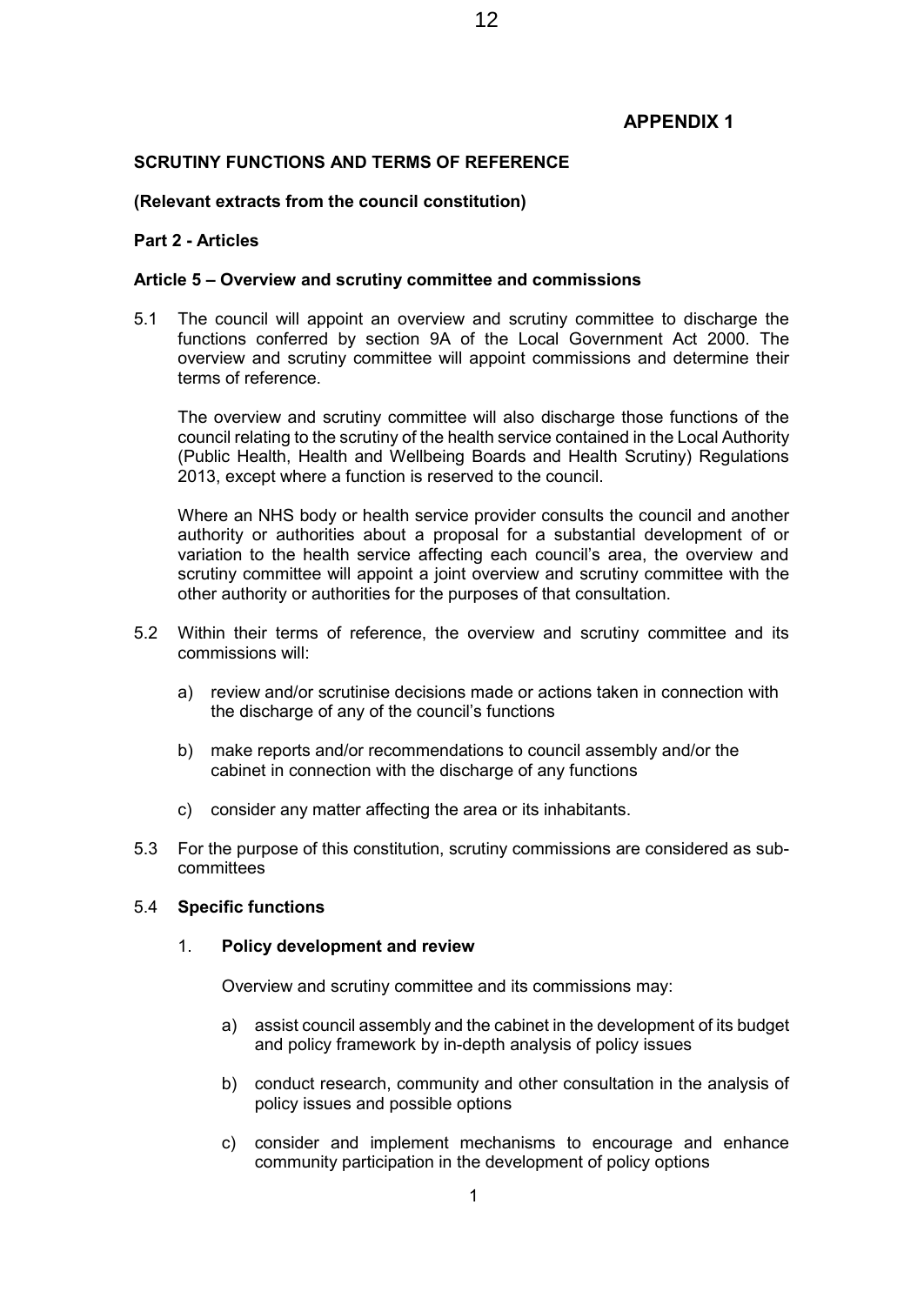- d) question members of the cabinet and chief officers about their views on issues and proposals affecting the area
- e) liaise with other external organisations operating in the area, whether national, regional or local, to ensure that the interests of local people are enhanced by collaborative working.

## 2. **Health and wellbeing**

Overview and scrutiny committee and its commissions must acknowledge, and respond to, a referral of a matter for review and scrutiny received from a local Healthwatch organisation.

Overview and scrutiny committee and its commissions may:

- a) review and scrutinise the work of the Health and Wellbeing Board
- b) review and scrutinise any matter relating to the planning, provision and operation of the health service in its area (but in doing so it must invite comments from interested parties and consider information provided by a Local Healthwatch organisation or contractor)
- c) make reports and recommendations to a NHS body or health service provider and the council on any matter it has scrutinised
- d) consider consultations from a NHS body or health service provider and to make comments
- e) question members or employees of a NHS body or health service provider.

## 3. **Scrutiny**

Overview and scrutiny committee and its commissions may:

- a) review and scrutinise the decisions made by and performance of the cabinet and council officers both in relation to individual decisions and over time
- b) review and scrutinise the performance of the council in relation to its policy objectives, performance targets and/or particular service areas
- c) consider referrals from members on any of the functions of the committee
- d) question members of the cabinet and chief officers and relevant partner authorities about their decisions and performance, whether generally in comparison with local area agreements, service plans and targets over a period of time, or in relation to particular decisions, initiatives or projects
- e) make recommendations to the cabinet and/or council assembly arising from the outcome of the scrutiny process or refer entire reports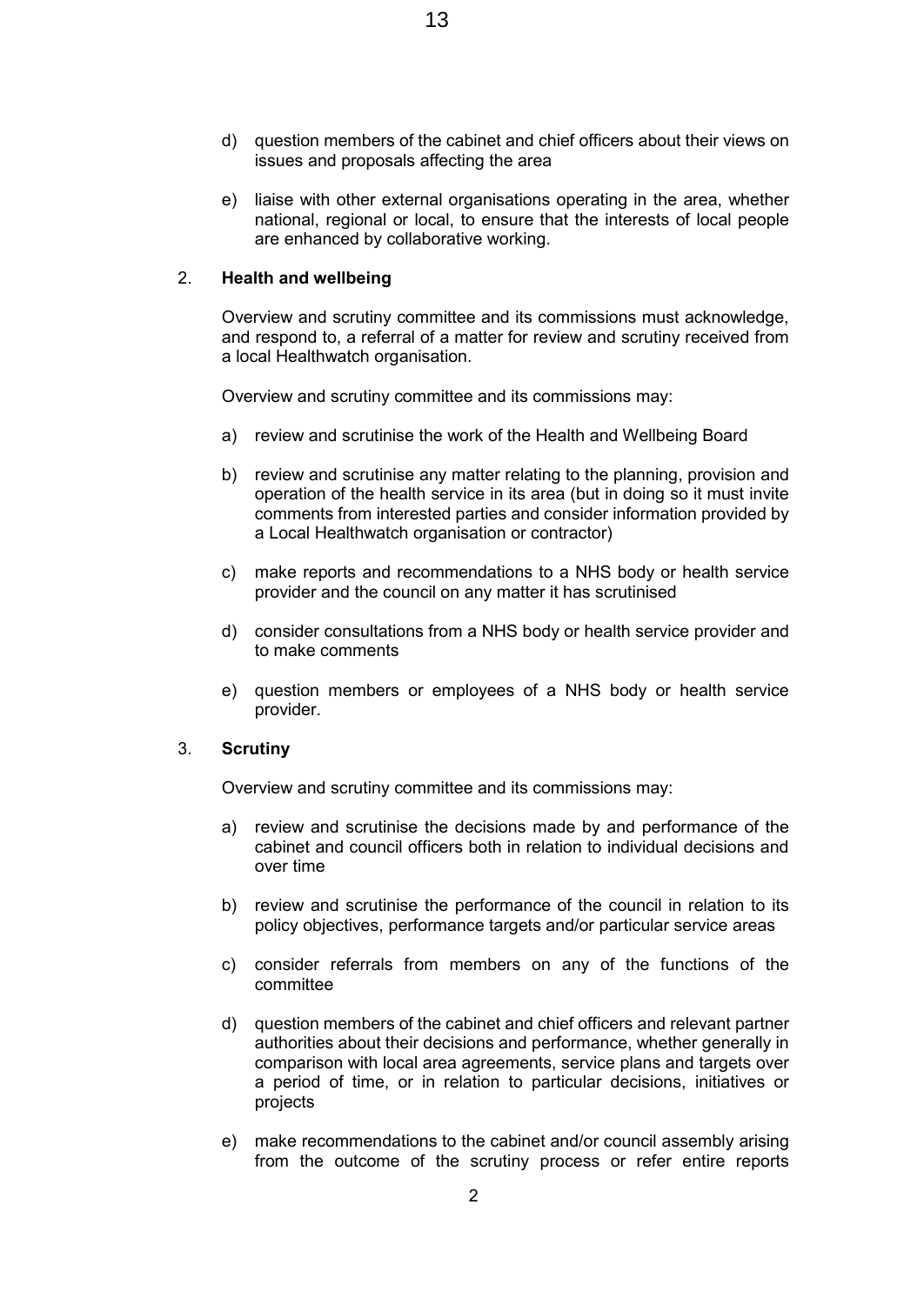produced as the result of the scrutiny process to be debated and noted at council assembly

- f) give notice of its recommendations to the cabinet and/or council assembly and publish recommendations
- g) give notice of its recommendations to the relevant partner authority
- h) review and scrutinise the performance of other public bodies in the area and invite reports from them by requesting them to address the overview and scrutiny committee/sub-committee and local people about their activities and performance
- i) question and gather evidence from any person (with their consent).

## 4. **Crime and disorder**

Overview and scrutiny committee and its commissions may:

- a) act as the crime and disorder committee within the meaning of section 19 of the Police and Justice Act 2006
- b) review or scrutinise decisions made, or other action taken, in connection with the discharge by the responsible authorities of their crime and disorder functions
- c) make reports or recommendations to the local authority with respect to the discharge of those functions
- d) make recommendations to the cabinet and/or council assembly with respect to any matter which is a local crime and disorder matter in relation to a member of the authority
- e) consider any crime and disorder matters referred by any member of the council.

## 5. **Annual report**

The overview and scrutiny committee will report annually to council assembly on the workings of the overall scrutiny function, and may make recommendations for future work programmes and amended working methods if appropriate.

## **Overview and Scrutiny Committee Procedure Rules**

## **5. General terms of reference of all scrutiny committees/commissions**

- 5.1 Within their terms of reference, all scrutiny committees/commissions will:
	- a) review and scrutinise decisions made or actions taken in connection with the discharge of any of the council's functions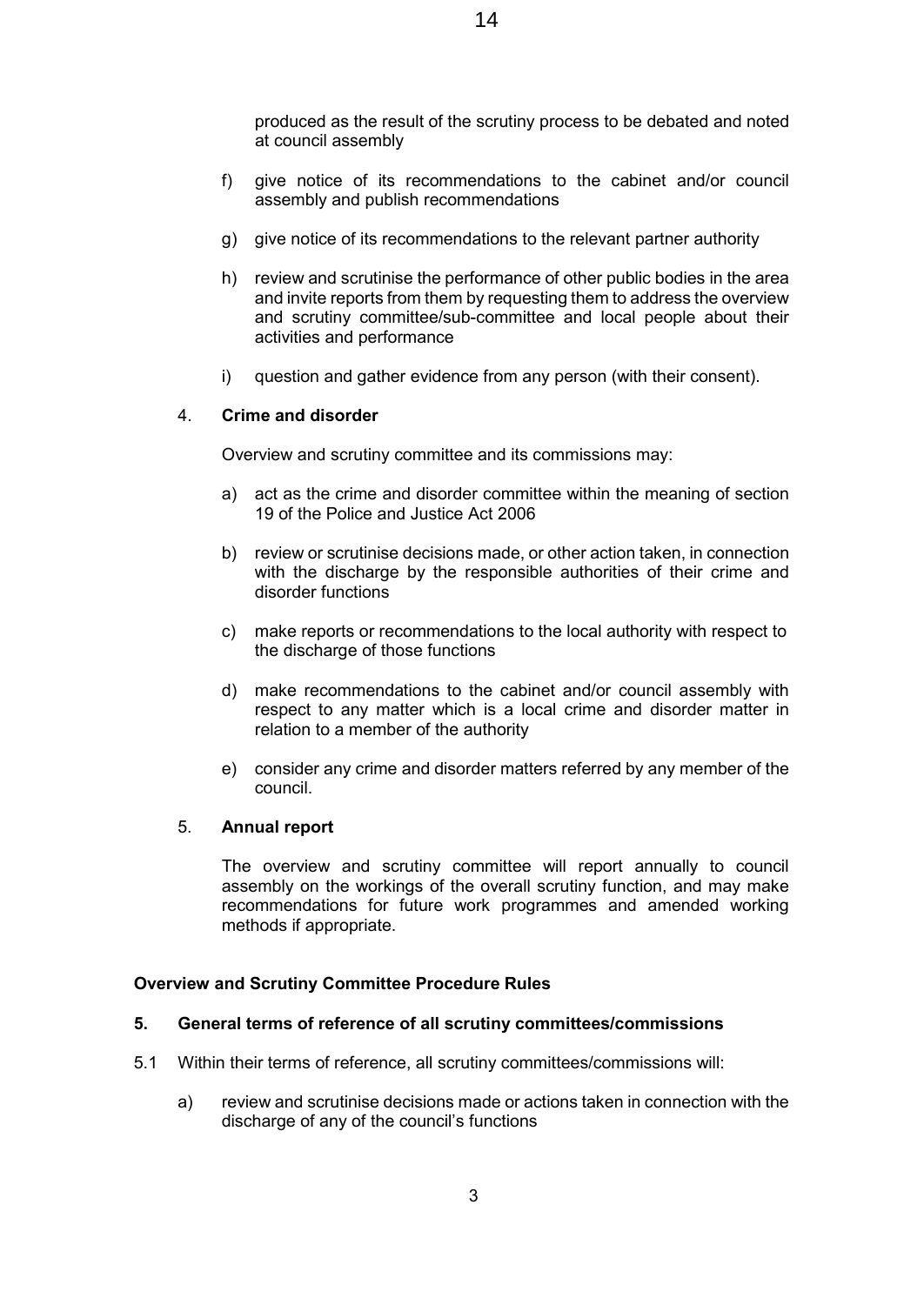- b) review and scrutinise the decisions made by and performance of the cabinet and council officers both in relation to individual decisions and over time in areas covered by its terms of reference
- c) review and scrutinise the performance of the council in relation to its policy objectives, performance targets and/or particular service areas
- d) question members of the cabinet and officers about their decisions and performance, whether generally in comparison with service plans and targets over a period of time, or in relation to particular decisions, initiatives or projects and about their views on issues and proposals affecting the area
- e) assist council assembly and the cabinet in the development of its budget and policy framework by in-depth analysis of policy issues
- f) make reports and recommendations to the cabinet and or council assembly arising from the outcome of the scrutiny process
- g) consider any matter affecting the area or its inhabitants
- h) liaise with other external organisations operating in the area, whether national, regional or local, to ensure that the interests of local people are enhanced by collaborative working
- i) review and scrutinise the performance of other public bodies in the area and invite reports from them by requesting them to address the scrutiny committee and local people about their activities and performance
- j) conduct research and consultation on the analysis of policy issues and possible options
- k) question and gather evidence from any other person (with their consent)
- l) consider and implement mechanisms to encourage and enhance community participation in the scrutiny process and in the development of policy options
- m) conclude inquiries promptly and normally within six months.
- 5.2 The overview and scrutiny committee, or one of its commissions shall be responsible for scrutinising the crime and disorder function.

## **6. Terms of reference of the overview and scrutiny committee**

- 6.1 The terms of reference of the overview and scrutiny committee will be:
	- a) to appoint commissions , agreeing the size, composition and terms of reference and to appoint chairs and vice chairs
	- b) to agree the annual work programme for OSC and the commissions
	- c) to consider requests from the cabinet and/or council assembly for scrutiny reviews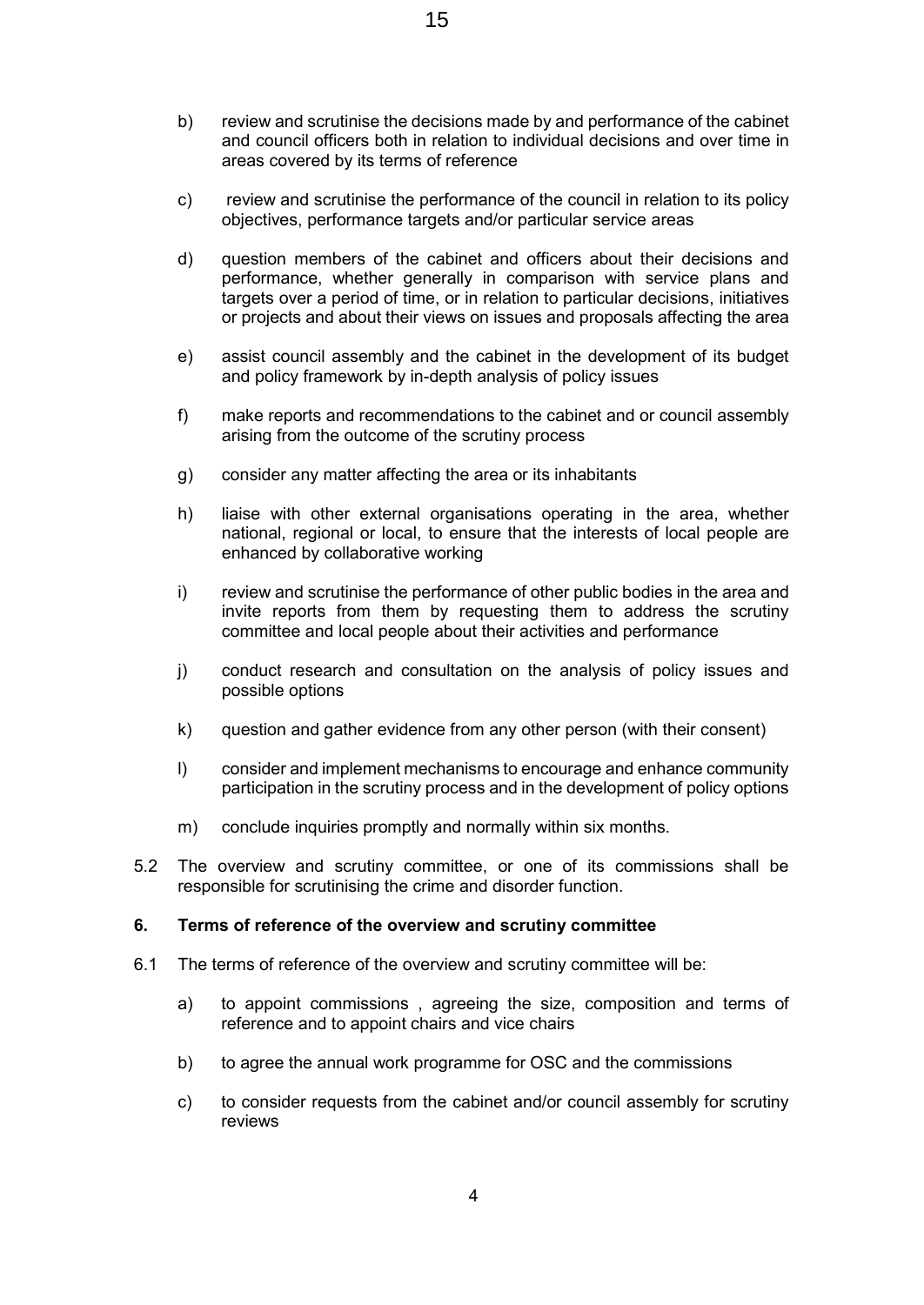- d) to exercise the right to call-in for reconsideration of executive decisions made but not yet implemented
- e) to arrange for relevant functions in respect of health scrutiny to be exercised by an overview and scrutiny committee of another local authority where the council considers that another local authority would be better placed to undertake those relevant functions, and that local authority agrees to exercise those functions
- f) if appropriate, to appoint a joint overview and scrutiny committee with two or more local authorities and arrange for the relevant functions of those authorities to be exercised by the joint committee
- g) to periodically review overview and scrutiny procedures to ensure that the function is operating effectively
- h) to report annually to all councillors on the previous year's scrutiny activity
- i) to scrutinise matters in respect of:
	- the council's policy and budget framework
	- regeneration
	- human resources and the council's role as an employer and corporate practice generally
	- customer access issues, including digital strategy, information technology and communications
	- the council's equalities and diversity programmes.

#### **Terms of reference of a joint overview and scrutiny committee appointed to consider proposals relating to the health service**

- 7.1 Where the council is required to form a joint overview and scrutiny committee with another authority or authorities to consider a consultation on a proposal for substantial development of or variation to the health service affecting each council's area, it will be for each appointing authority to adopt terms of reference and procedure rules as they consider appropriate.
- 7.2 The joint overview and scrutiny committee may:
	- only consider the relevant matter
	- make comments on the proposal
	- require relevant information or require an employee or member of a NHS body or health service provider to attend and answer questions.
- 7.3 When establishing a joint overview and scrutiny committee, the appointing local authorities will determine whether the power of referral to the Secretary of State in relation to a relevant proposal should be made by the Joint Committee or by the local authorities themselves. If the power is retained by the local authorities it may then be delegated to the overview and scrutiny committee or one of its commissions.
- 7.4 The joint overview and scrutiny committee will meet for such a period as is necessary to consider the consultation and make reports and recommendations.